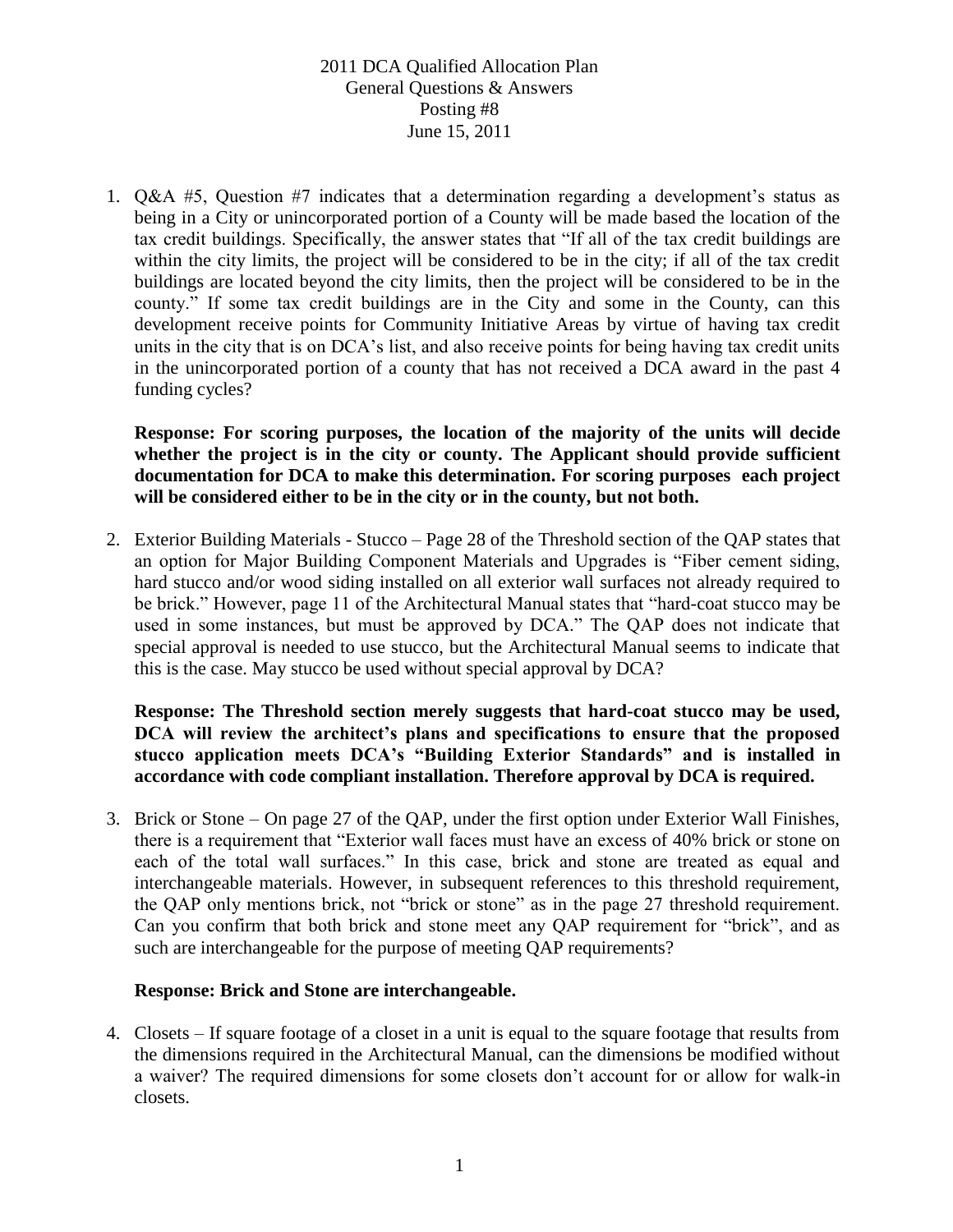**Response: The dimensions can be altered so long as the minimum square footage is met. The closet/storage sizes are given to serve as the minimum requirements to accommodate the over all minimum unit size requirements. DCA does not prohibit the use of walk-in closets as long as the budget does not exceed the per unit cost limitation. To accommodate livabilility and market considerations, whenever possible, closet and storage spaces should be larger than the minimum sizes required.**

5. Survey – An application will propose a development on a portion of an existing tract of land. There is a boundary survey for the larger existing tract, but not for the smaller portion of said tract on which the development will be constructed. The QAP states that "DCA does not require an ALTA Survey for purposes of developing the conceptual site development plan. DCA may require a boundary survey if the precise location of the subject project is in question." The boundary of the proposed development site follows the boundary of the existing, larger tract except for the portion of the site furthest from the road frontage. This "back" boundary has been estimated, and will be finalized upon the completion of the survey. The estimated boundary gives sufficient information to determine the location of the site in question. However, if DCA determines that a survey is necessary, how much time is an applicant given to have a survey completed?

### **Response: Please see page 23 of 41 in Appendix I. Should DCA determine the need for a survey at application, sufficient time will be allotted for the survey to be prepared and submitted.**

6. Management Company – Page 34 of the Threshold section of the QAP discusses the management company's experience. Does the management company have to submit anything to DCA above and beyond the submission for Pre-Determination of Project Team Qualifications in order to get a determination regarding this Threshold requirement? If so, what other documentation must be submitted, and must it be submitted prior to the application submission? Is there any ability to get a waiver for the requirement that the management company have an office in GA or a contiguous state? The management company in question manages approximately 30 developments and has offices in both Texas and Mississippi.

**Response: If the information submitted in the Performance Workbook was complete at Pre-Application, additional submissions are not required. (Please see Q&A #5, Question #43) There is no waiver in place at this time regarding not having a regional office in GA or a contiguous state. Additional questions regarding this requirement should be directed to Nan Maddux in the DCA Compliance Department.**

7. Selection Item XX. Compliance / Performance – For this item, the QAP states that "Property Management Companies must submit a DCA Compliance History form for each project." If this form was submitted prior to application submission (submitted on May 12, 2011 as part of the Pre-Determination of Project Team Qualifications), must it be submitted again in the application? Also, where can the DCA Compliance Certification be found?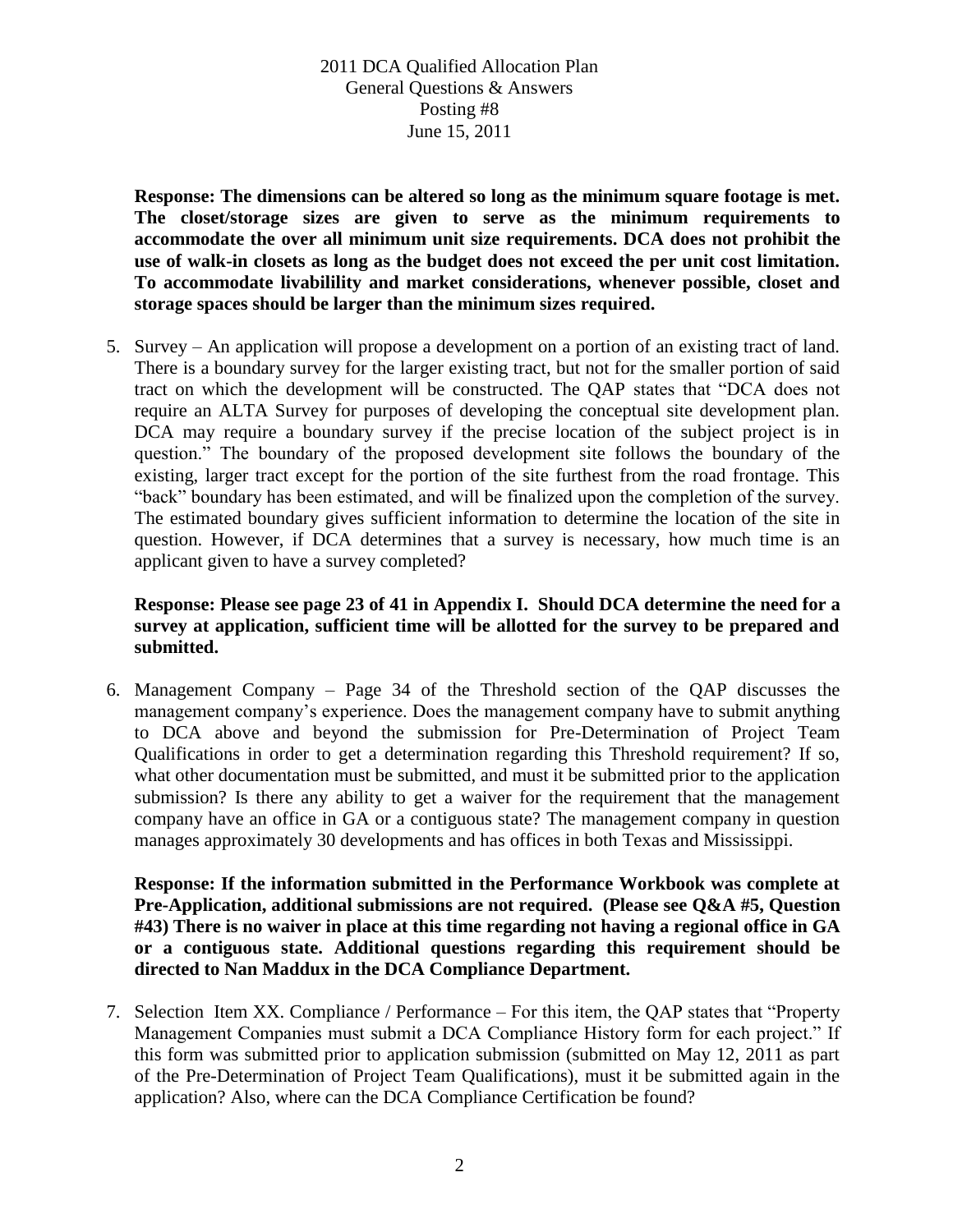**Response: A copy of the Performance Workbook that was submitted at Pre-application must be included in the appropriate tab (see Q&A 5, Question #43) of the Final Application submission. A listing of qualified GA management companies (based on pre-application submissions) will be posted on the DCA website prior to Application Submission. This list will served as a DCA Compliance Certification.**

8. In the Architectural Manual, minimum dimensions for "Broom Closet/Pantry" are given; however I do not see a requirement that broom closets or pantries are required in the units. Are pantries required? Or rather are the dimensions simply provided as a guideline to be used when an owner elects to include pantries?

**Response: In accordance with the 2011 Architectural manual, all closets and defined storage areas are "in addition to the minimum room sizes" and are not included in the room area computations, yes "Broom Close/Pantry" is required.**

9. Please fully clarify what Pre-Application documents need to be included in the final application if the Project Team received Pre-Approval per the request submitted May 12th and there are no changes to the Project Team structure. Performance Workbook, Audit letters, financial statements, etc?

**Response: A copy of the Pre-Application Performance Workbook that was submitted must be included in the appropriate tab (Q&A #5, Question #43) of the 2011 Final Application, as well as a letter from DCA indicating the level of Qualification Determination, copies of approved waivers (if applicable), and certification that there have been no organizational changes since the pre-application. If there are document requirements as a result of the pre-application, they must also be included.**

10. Are we supposed to submit copies of the performance workbook with our applications even if we submitted the workbook at pre-application?

#### **Response: A copy of the Pre-Application Preformance Workbook that was submitted must be included in the appropriate tab (Q&A #5, Question #43) of the 2011 Final Applciation. Please see #9 above.**

11. We are considering demolishing a portion of an expiring tax credit property and rebuilding all new structures on the existing foundation slabs. Is a Physical Needs Assessment of the existing buildings required?

### **Response: If a portion of the building(s) remains a PNA will have to be submitted with the application.**

12. One of the entities within the ownership structure of the proposed developer entity is an entity that is fully formed and organized in a state other than Georgia. Must this entity apply for a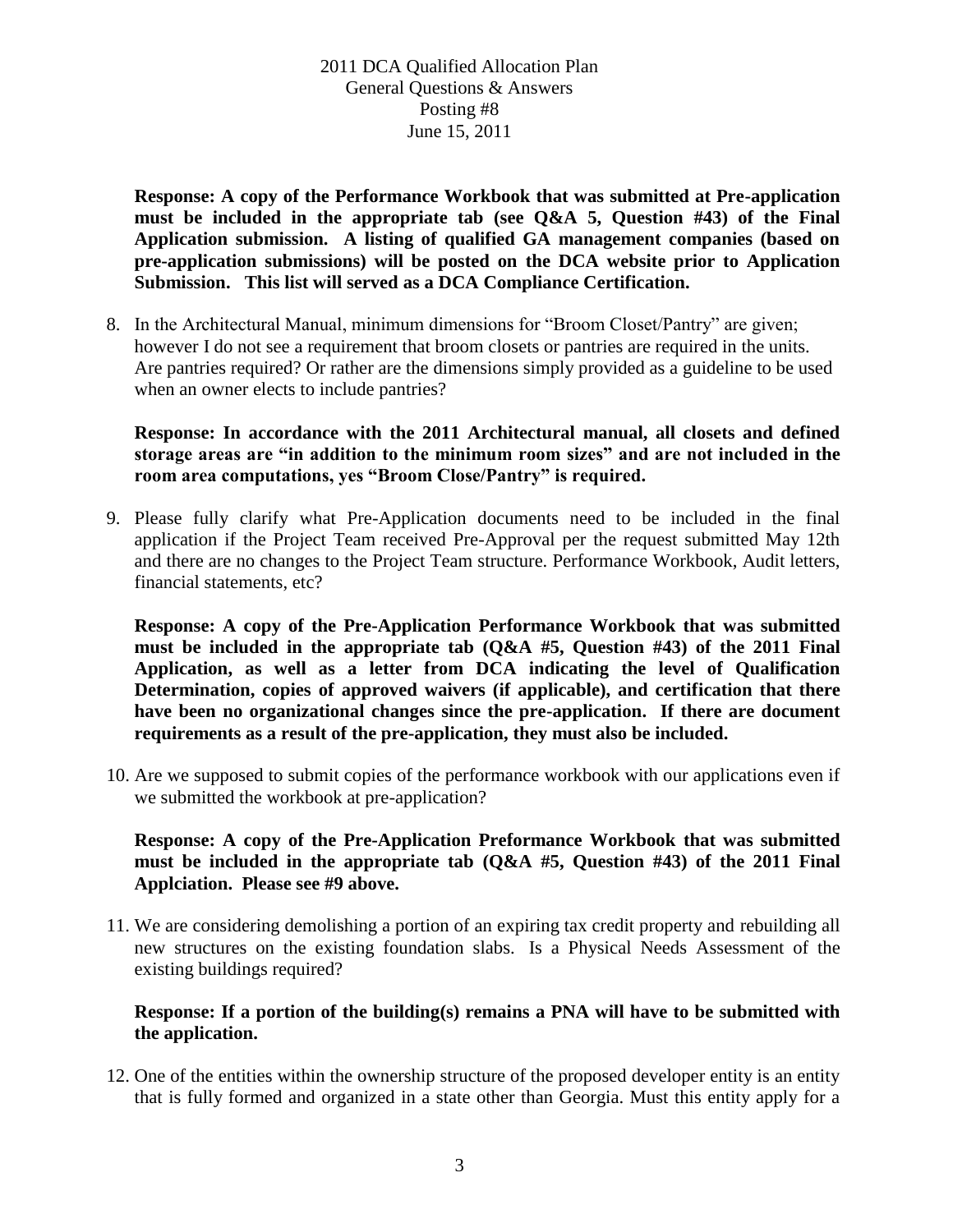certificate of authority for foreign corporation, and include that certificate in the application for tax credits?

**Response: DCA is assuming that the foreign corporation you refer to in your question is an entity whose originating corporation registration was initiated in another state. Georgia laws indicate that a foreign corporation may not transact business in this state until it obtains a certificate of authority from the Secretary of State. DCA does not need the certificate of authority at application, but may need to obtain the certificate if the project is awarded credits. Please consult your attorney for details.**

13. We are working on a QAP application to submit and understand that our management company would need a regional office in your state or a contiguous state. I have searched your web site and cannot find any instructions or requirements that might be necessary to set up a regional office.

**Response: The regional office located in GA or a contiguous state should be set up according to accepted industry standards and it should be staffed accordingly. The office must provide the appropriate oversight and staffing to ensure that the GA property is successful. Please see page 34 of 41 of Appendix I of the QAP.**

14. Per Threshold XVI – Relocation and Displacement of Tenants(page 38 of 41), requires that *if the Applicant anticipates displacing tenants, the Applicant must include in the Application a detailed displacement plan, which sets forth the specifics of the displacement, including a projected budget, and an explanation of efforts planned by the Applicant to mitigate the impact of the displacement" Any displacement of tenants will be subject to DCA's prior written approval."*

If you have an existing HUD/PHA project that has a percentage of senior and handicap disabled (with no age restrictions) and you plan on submitting the project to receive tax credits to complete a substantial rehabilitation of the project, but you will need to relocate a certain percentage of non-elderly units to another location until the rehabilitation is completed. What designation would you use for the project as we prepare to submit our tax credit application? Can the project be classified as a HFOP with handicap disabled units with no age restrictions? Can the project receive tax credits if you have handicap disabled units that are not 55 and older? Also, if we displace tenants during construction , are we required to receive DCA's written approval and when does this happen?

Response: **You will use the HUD designation as this is a HUD project. In addition, please note that an HFOP designation allows a certain percentage of tenants younger than 55.** D**uring the evaluation of applications, DCA will undertake a comprehensive review of the proposed Project's Relocation plan to determine if displacement can occur. Applicant's relocation plan should include an explanation of efforts planned to mitigate the impact of the resident's displacement.**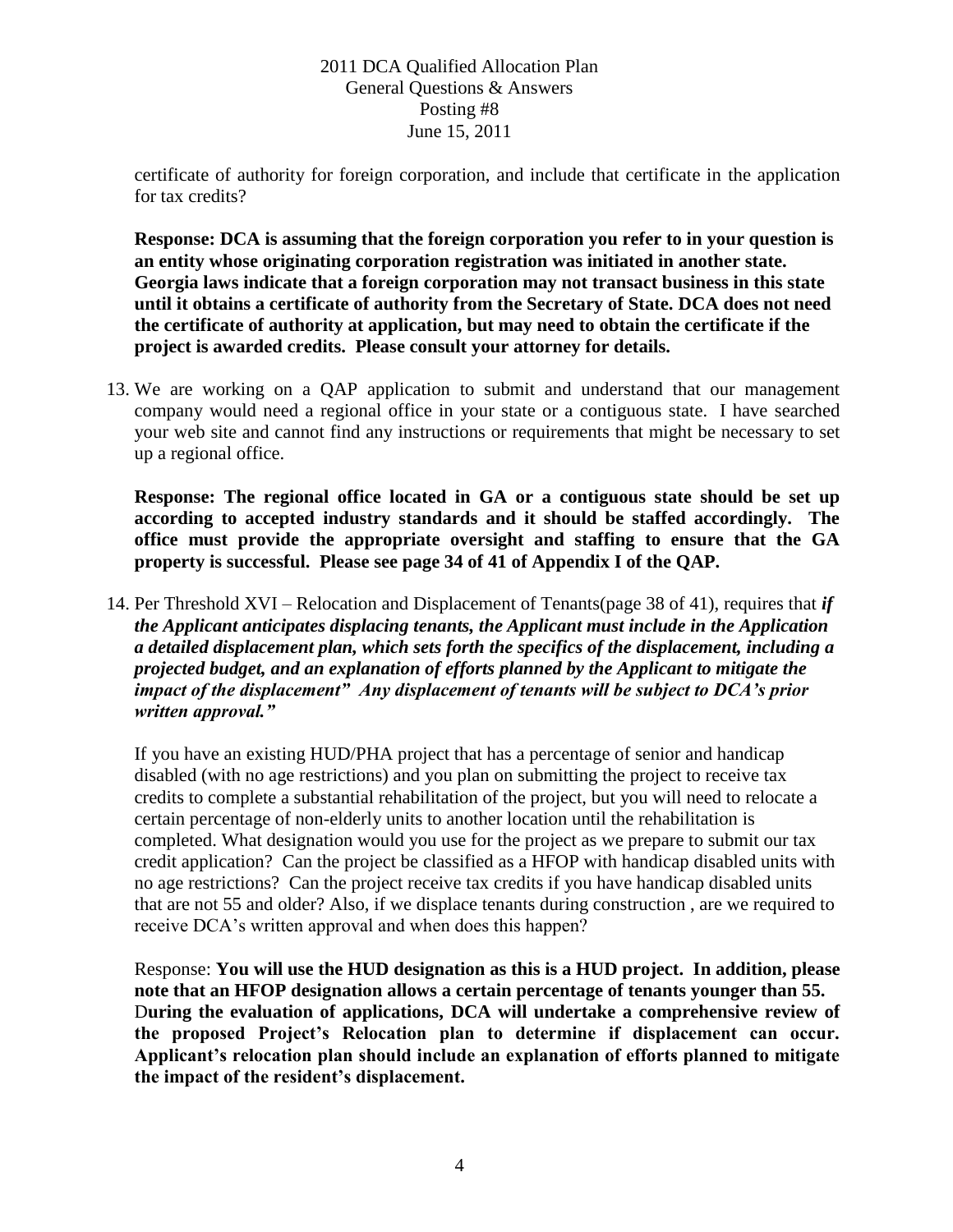15. Where can I find the DCA notice regarding guidance on Federal and State credit prices for use in estimating equity contributions? Also, the general instructions indicate that we are to use the applicable credit percentage published for May 2011 for 9% applications. I thought the 9% floor was still in place through 2013?

**Response: As stated in a previously published Q&A, DCA will not publish any guidance on Federal and State credit pricing for the 2011 round. Yes, for new construction and rehab, the 9% credit is still in effect for any LIHTC buildings placed in service by Dec. 31, 2013; for acquisition, please use May 2011 credit percentage for the Application.**

16. For projects that are required to adhere to Section 3, are the expenses associated with compliance allowed as a soft cost line item in the development budget? If so, will these costs reduce the amount allowed to be paid to the developer?

### **Response: At the present time Section 3 compliance expenses are not an eligible line item in the development budget.**

17. We are contemplating building three and four bedroom single family homes. A preliminary analysis of the market area shows that one and two bedroom units have high vacancy rates whereas the three and four bedroom units have very low vacancy rates. In determining the market scoring section, will our product type be compared against just the three and four bedroom units in the market area in analyzing demand, market advantage, absorption and vacancy rate thresholds requirements? Or will all of the bedroom sizes in the market area be used to analyze demand, market advantage, absorption and vacancy rate threshold requirements?

**Response: The demand for the project would be based on the bedroom and product type (Family / Senior) being proposed. Since you are proposing to build 3 and 4 bedroom single family properties, your Income and Demand calculation would have to include both apartment and rental houses in the market area, as well as housing stock left vacant due to foreclosures.** 

18. In Q & A #5, Question 34 DCA answered that if the non-profit GP has a 100% interest in the project, then the NP should also receive 100% of the developer fee. DCA's answer to this question is in conflict with Appendix I, page 36 of 41. Here it states that "if the non-profit is also a developer of the project, the nonprofit must receive a percentage of the Developer Fee greater than or equal to its percentage of its ownership interest". It seems clear that if the nonprofit is NOT the developer in the project, then this rule does not apply. Also DCA refers back to  $Q \& A \#1$ , Question #19, which we believe supports what is stated in Appendix 1.

**Response: You are correct, if the 100% non profit general partner has no direct or indirect interest in the developer entity, then the non profit general partner should not receive any developer fee.**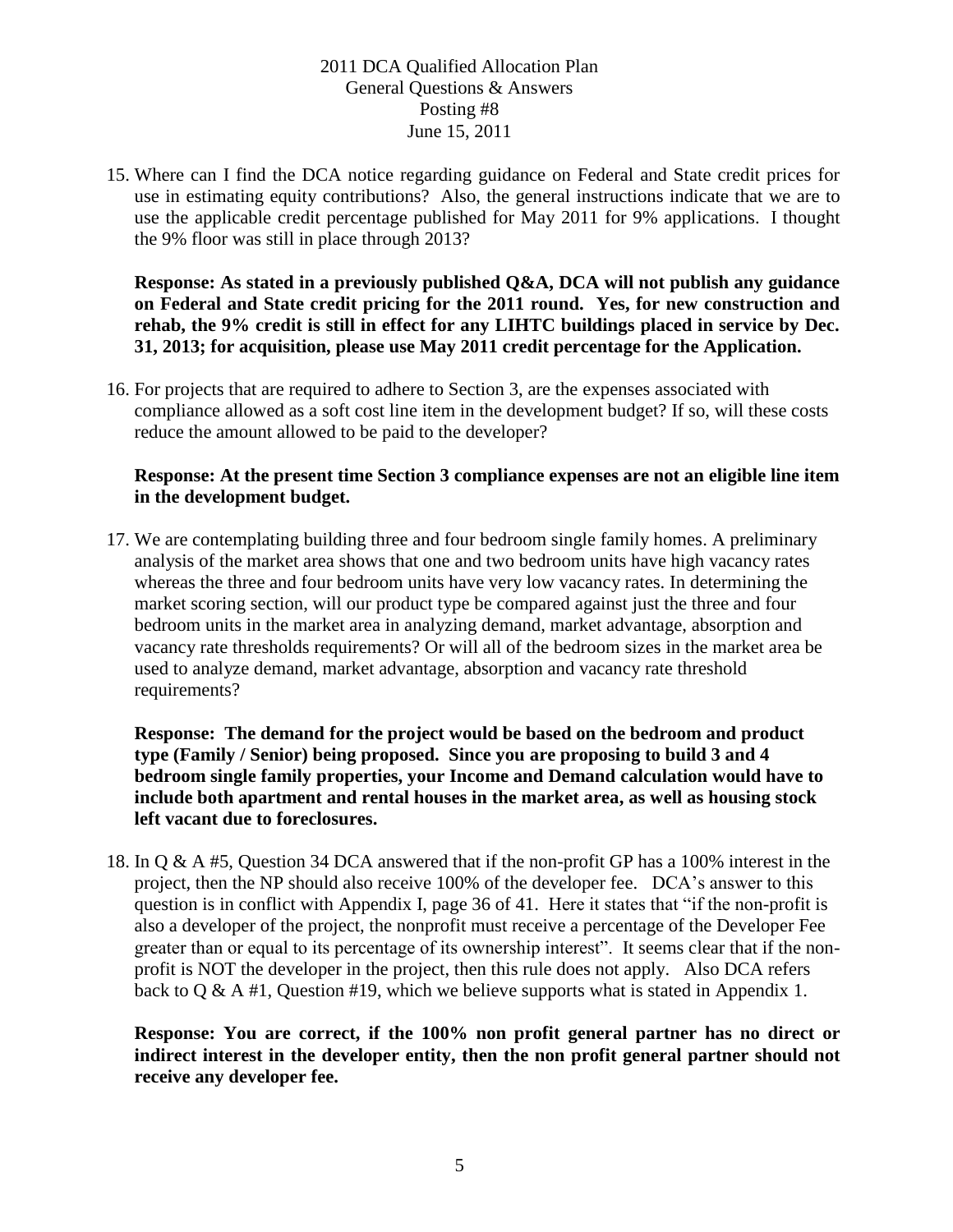19. We submit this general question related to the 2011 9% Tax Credit application round. At the Design and Construction workshop hosted by DCA earlier this Spring, there was a discussion about what should be included in the furniture, fixtures, and equipment (FFE) line item in a project's development budget. Specifically, there was debate about what should be included in this FFE line item versus the accessory building/common amenities construction line item. For instance, there was debate about which line item should include site amenities such as picnic tables and BBQ grills. Could DCA please provide specific guidance on what should be included in the FFE line item versus the accessory building line item?

Secondly, at this workshop, there was a discussion about potential minimum or maximum requirements or rules of thumb for the FFE budget on a per unit basis and/or on a total project basis. Could DCA please provide clarity as to any minimum or maximum criteria that DCA will apply in its review of a project's FFE budget?

**Response: Equipment and site furnishings such as benches, playground equipment, picnic tables and BBQ grills that are "fixed -in place" would be considered a Land Improvement and would typically be categorized as a Site Improvement in the DCA Schedule of Values form (hard cost). All furnishings associated with Accessory Structures (non-residential buildings) such as the community building would be considered FF&E (soft cost) and should be included in the FF&E line item on the 2011 Core Application.**

**FF&E costs are generally project specific and will be evaluated for reasonableness based on the unit configuration, building type and tenancy among other factors. DCA does not have a specified range.**

20. What documentation exactly is required for the points under Part XIV. Tax Credit Experience on Page 20 of 28 in the 2011 QAP - Scoring? The QAP states that experienced entities need to provide a "Letter from closing attorney evidencing final closing of equity and construction has occurred and the date". Our question is what does this letter need to state and who does it need to be from? Does the letter need to come from the attorney that actually participated in the equity closing of each project (and in the case the experienced entity used a different attorney for each project, a letter from both attorneys would be required)? Can the documentation be in the form of a letter from an attorney who was not necessarily involved in each closing, stating his opinion on when each closing occurred based on his review of each projects closing documents? Will DCA post a form that the attorney can fill out or provide the attorney with the required language?

**Response: The letter must be written by the closing attorney who participated in the equity closing of the referenced project. It should include the project name and number, the date of closing, and list the entities involved in the closing. DCA will not post a template for this letter. Sufficient documentation must be included in the Application for DCA to determine that the project has closed all of its financing and can proceed with construction.**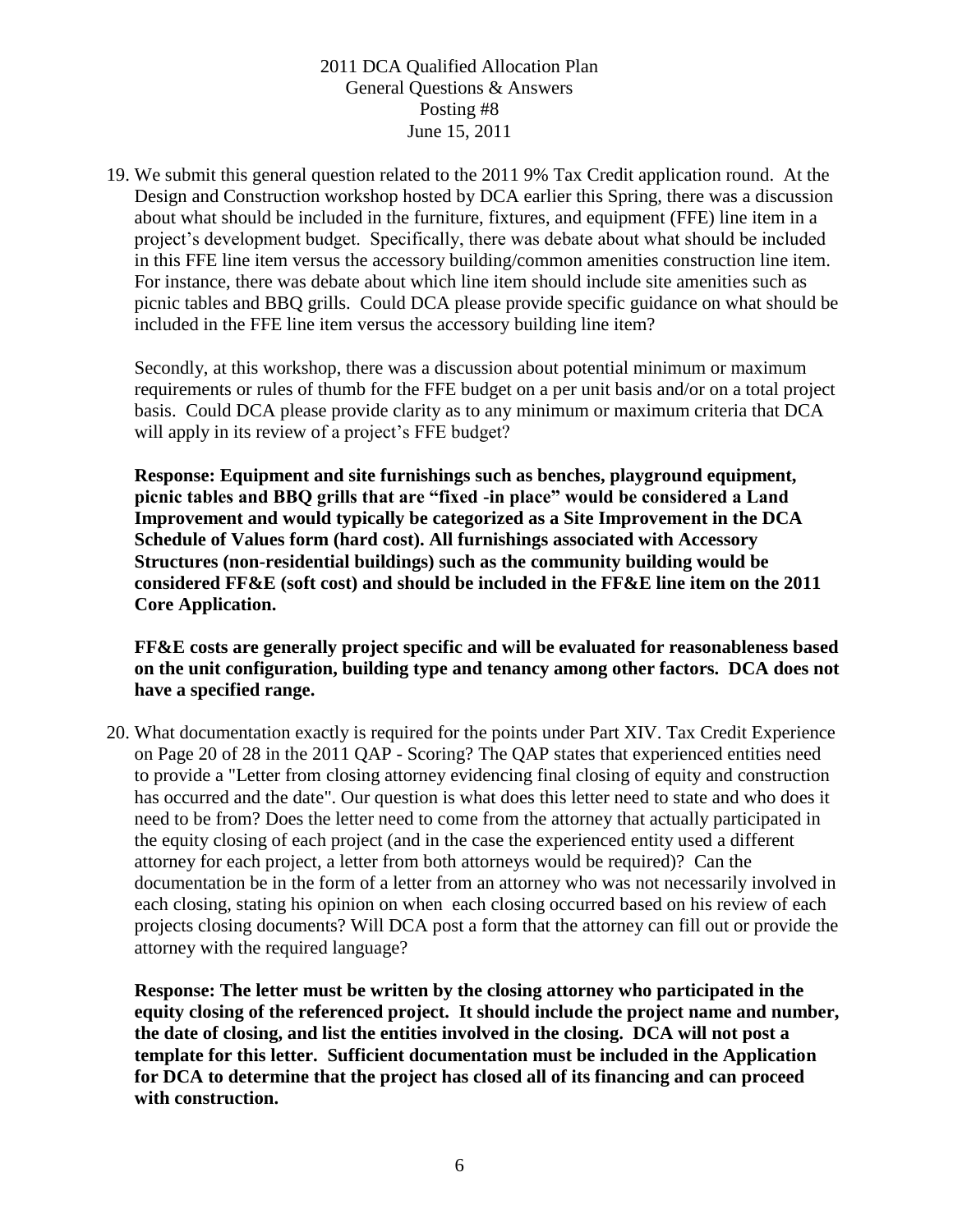21. In Appendix II, Scoring, XII Preservation - points are awarded for various types of rehab. Under "B", Preservation of Affordable Projects, the language appears to be very specific to expiring "Tax Credit Properties". Are any points available for a rehab that is simply an older multifamily property that has been privately owned by an individual for 30 years and has never received tax credits? It is also not Historic, a USDA property, or a HUD property.

I understand the project would be eligible for rehab but it appears that this property would not qualify for any points in this section?

In an expiring Tax Credit property, along with re-hab of the existing units, can additional "new" units be added to an existing property and the property still be eligible for points under Preservation of Affordable Projects?? If so, is there a limit to the number of addditional new units that can be added to the existing number of units and it still remain a Preservation project?

**Response: No, an existing multifamily property that did not receive tax credits or DCA HOME funds, has not received historic designation, and has not received high-priority designation from HUD or USDA is not eligible for preservation points. The addition of new units does not disqualify a project from receiving Preservation points. However, DCA will evaluate the reasonableness of the proposal at its sole discretion.**

22. Under Section 20 on Part VIII – Threshold Criteria in the Core Application, questions B. and D. both reference a Uniform Release. Can you please clarify what this document is and whether 5 fully executed copies are required to be submitted?

**Response: The Uniform Release Form is the same form as "Authorization for Release of Information Form/Multi-state Release Form". If an applicant submitted the 2011 Performance Workbook, copies of these forms sent by the applicant to all appropriate states should have been included in the Performance Workbook.** 

**A copy of the Performance Workbook submitted at Pre-application must be included in the appropriate tab (Q&A #5, Question #43) of the Final Application. Please note that if these forms were included at Pre-application in the 2011 Performance Workbook there is no need to submit the additional 5 forms.**

23. HUD just released the 2011 income limits this week. Will DCA require applicants to utilize the 2011 income limits in the 2011 applications?

**Response: Yes, Applicants are required to use the most current income and utility limits available. DCA will post our rent tables for tax credit only projects in the near future. DCA has already posted the 2011 utility schedule. HUD has not yet issued its Fair Market Rents for HOME projects for 2011. Therefore, 2010 FMRs, if FMR are applicable, should be used in the application. However, DCA may update those rents,**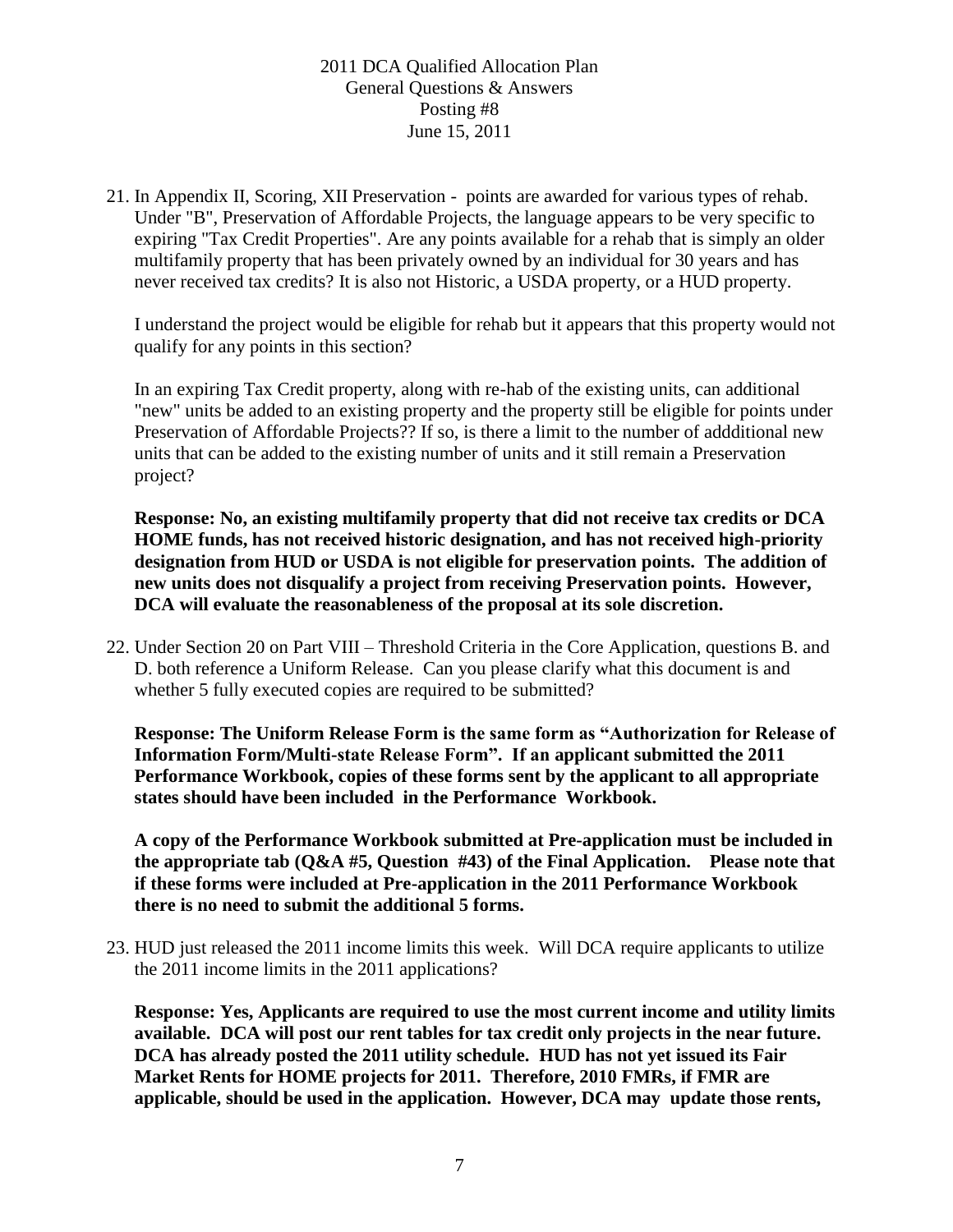**where applicable, to the 2011 level once they are published. Due to the timing of HUD's release, this will not be considered a financial adjustments assuming the rents were appropriate at the time the application was compiled. Market studies that were prepared with 2010 rents can be submitted, however, DCA may request the analyst to update information if it appears that the project may be selected for funding.**

24. This question is submitted as a followup to Answer No 8 to General Questions and Answers Posting No 7 dated 6/1/2011. Assume that the nonprofit is experienced with tax credit deals and has a strong balance sheet and is willing to provide all necessary guarantees itself. Assume that it owns 100% of the GP interest and that no for profit developer or other for profit entity or person is providing any guarantee to lenders or equity providers of the GP's obligations. Assume that the nonprofit is staffed up to serve all GP functions without outside help and that it definitely will materially participate in the Project. Assume further that the Developer is 100% owned and controlled by a for profit entity which contracts to pay 50% of the development fee to the non-profit to give it some incentive for undertaking the guaranty obligations, and that the non-profit has no control over the Developer organization whatsoever and is not providing any services to the developer. In that situation it is submitted that the nonprofit is not the Developer and the requirement that the nonprofit have the same percentage of the Developer as it has of the GP does not apply. Please confirm that this structure would qualify for the nonprofit set aside and also for the extra points for transactions with the general partnership interest owned 100% by a nonprofit.

**Response: DCA does not score applications prior to Application submission. However, the guidance that DCA has provided is clear. DCA will look beyond the structure submitted in the Application to determine whether there is an indirect interest in a 100% non profit general partner with a different developer.**

25. We turned in one performance workbook w/backup for one application. Between May 12 and now we have found another site but we still only want to turn in one application which will have the same ownership structure and the same development name. Will it be acceptable if we turned in the same performance workbook with just a new part 1 because the change is just in the site information and the narrative would change?

**Response: DCA is not exactly what you are asking. A complete Performance Workbook reflecting the final site must be included in the application binder. However, that new performance workbook can be substantially the same as the previous workbook with new site information included.**

26. With regards to the preservation points and the additional USDA High Priority Points, the QAP states the following:

*"Each Applicant may claim six (6) points for one submitted Application and three (3) points for one additional Application. Projects receiving three points in this category may also be*